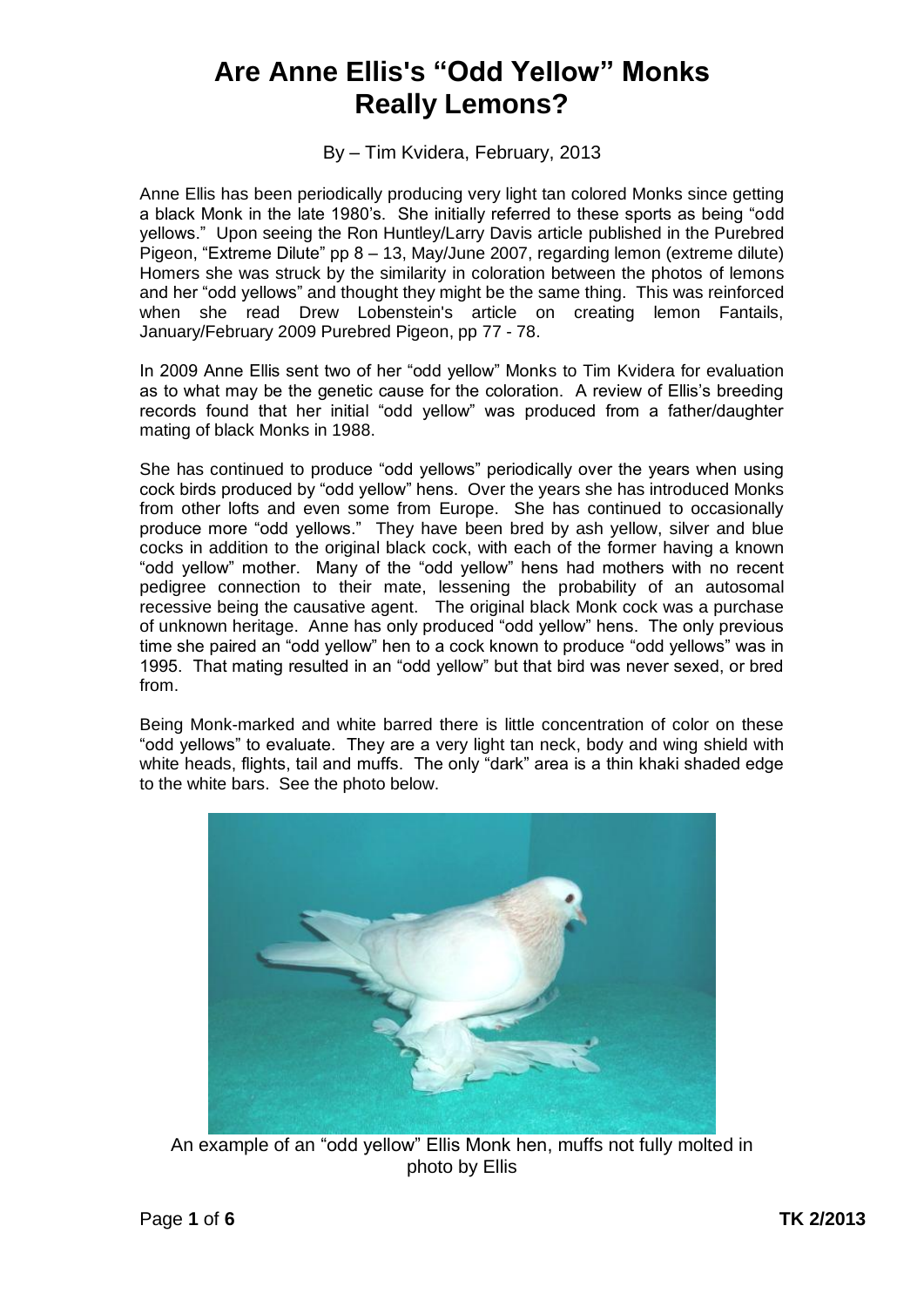Review of Anne's breeding records suggested that the "odd yellow" was probably caused by a sex-linked gene.

During the 2009 breeding season Tim Kvidera paired these two "odd yellow" hens to total outcrosses in an effort to determine what color they were and whether the expression was caused by an allele of a known sex-linked gene.

**What color are Ellis "odd yellows?" -** One of the hens was mated to a brown barless Racing Homer. Only one egg was laid. It resulted in a reasonably well marked blue white bar Monk-marked partially muffed young cock. Therefore the tan colored "odd yellow" hen is breeding as a blue pigeon. This finding was independently duplicated by Ellis.



Pair #1 Brown barless Homer X Ellis "odd yellow" Monk Photo: Kvidera



F1 cock from Pair #1 Photo: Kvidera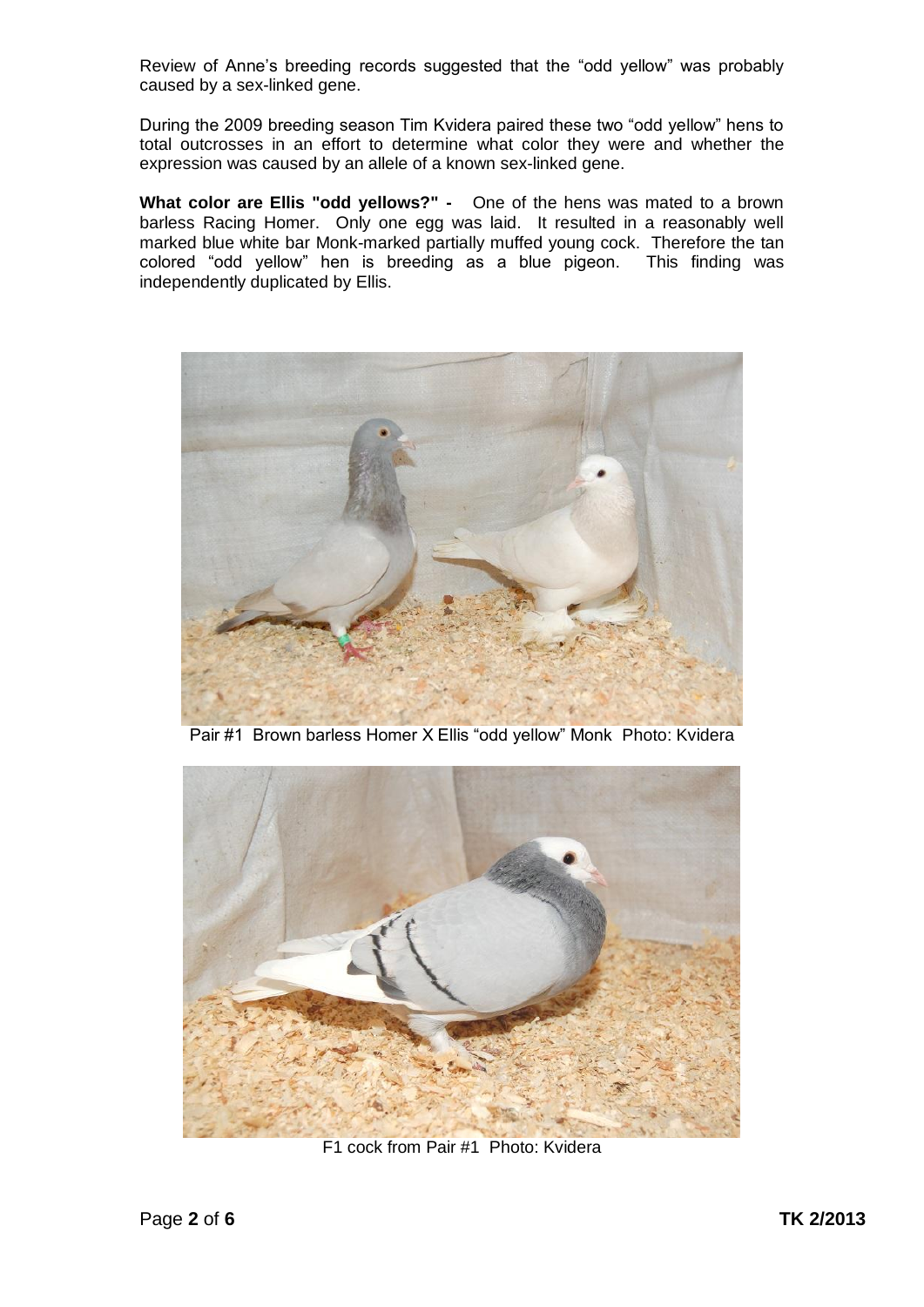In 2010 the F1 blue white bar Monk marked cock ( known to be heterozygous brown) from pair #1 was mated to a blue bar Flying Tippler and then a blue bar Racing Homer resulting in eight youngsters - four blue bar cocks, one blue bar hen and three "odd yellow" hens. One of the "odd yellow" hens was a bit darker in shade indicating that it may have been a crossover brown "odd yellow" while the other two were likely blue "odd yellows." Barkel lemon has been found to be darker in color when on brown pigmented birds than it is on wild type (blue) birds.

**Is Ellis "odd yellow" a dilute allele? -** Barkel lemon as found in Racing Homers has been demonstrated by Larry Davis and others to be an allele of dilute and more recessive than dilute. One of the Ellis "odd yellow" hens was paired in 2010 to a Barkel lemon Racing Homer. The Ellis "odd yellow" hen only laid one egg during the season. But it hatched resulting in a lemon looking youngster which unfortunately died about fledging time. Necropsy disclosed that it was a cock bird. This suggests that Barkel lemon and Ellis "odd yellow" are at least alleles, if not the same mutant.

The other Ellis "odd yellow" hen was mated to a gold blackwing Archangel (gold = pale gimple bronze, blackwing = saturated CT pattern with lots of color intensifying modifiers, pale is known to be a dilute allele). This pairing produced three pale youngsters, all three being varying penetration of the heterozygous Monk toy stencil with partially white heads, white flights and mostly white leggings. One had a totally colored, barred tail; one mixed colored and white tail; and one had an all white tail. Other than being dirty pale, none of the colored tail feathers show any lightening basally or in the terminal bar. All had gold crop crescents indicative of hetero gimple. Two of these youngsters matured into cock birds. Pale cocks out of a pale cock X "odd yellow" hen indicates that the "odd yellow" is caused by a sex-linked gene which is allelic to and more recessive than pale.



Pair #2 Gold blackwing Archangel X Ellis "odd yellow" Photo: Kvidera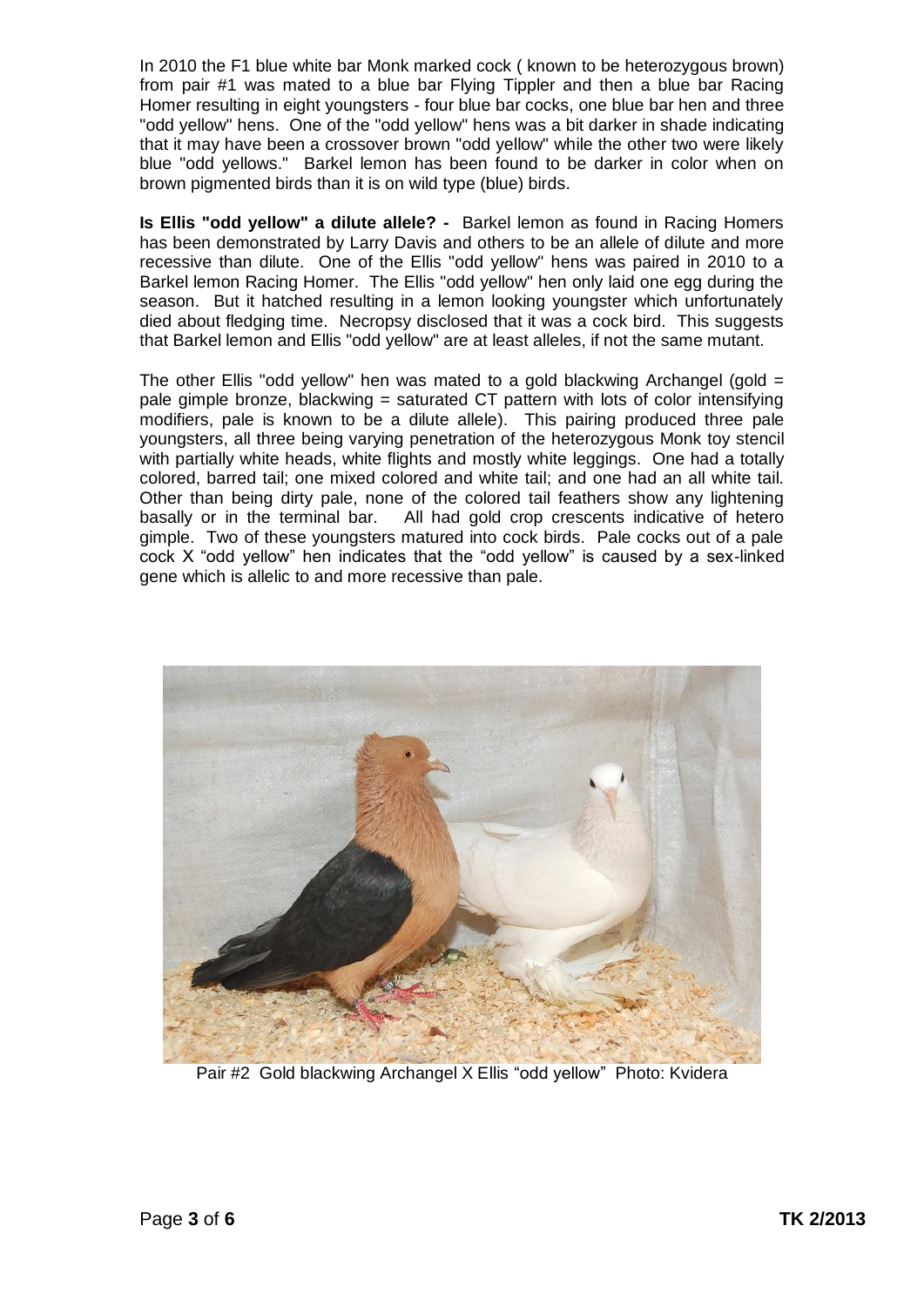

F1 youngsters from Pair #2, hen center between two cocks Photo: Kvidera

The F1 youngsters from pair #2 (gold blackwing Archangel X Ellis "odd yellow") were used to produce F2 youngsters, and backcross to "odd yellow" youngsters.

## **Pair #2 F2 results:**

Thirteen F2 youngsters were produced from the gold blackwing Archangel X Ellis "odd yellow" pair resulting in six pale cocks, two pale hens and five "odd yellow" hens. Two of the pale cock birds were approaching the look of dilute in the shields, but with darker neck, chest and flights than expected of dilute. See photo below of #3414. "Odd yellow" was easily recovered in the F2 generation and possibly had some effect on the color expression of the some of the F2 cocks.



#3414 F2 from Pair #2 (gold blackwing Archangel X Ellis "odd yellow" Monk) Photo: Kvidera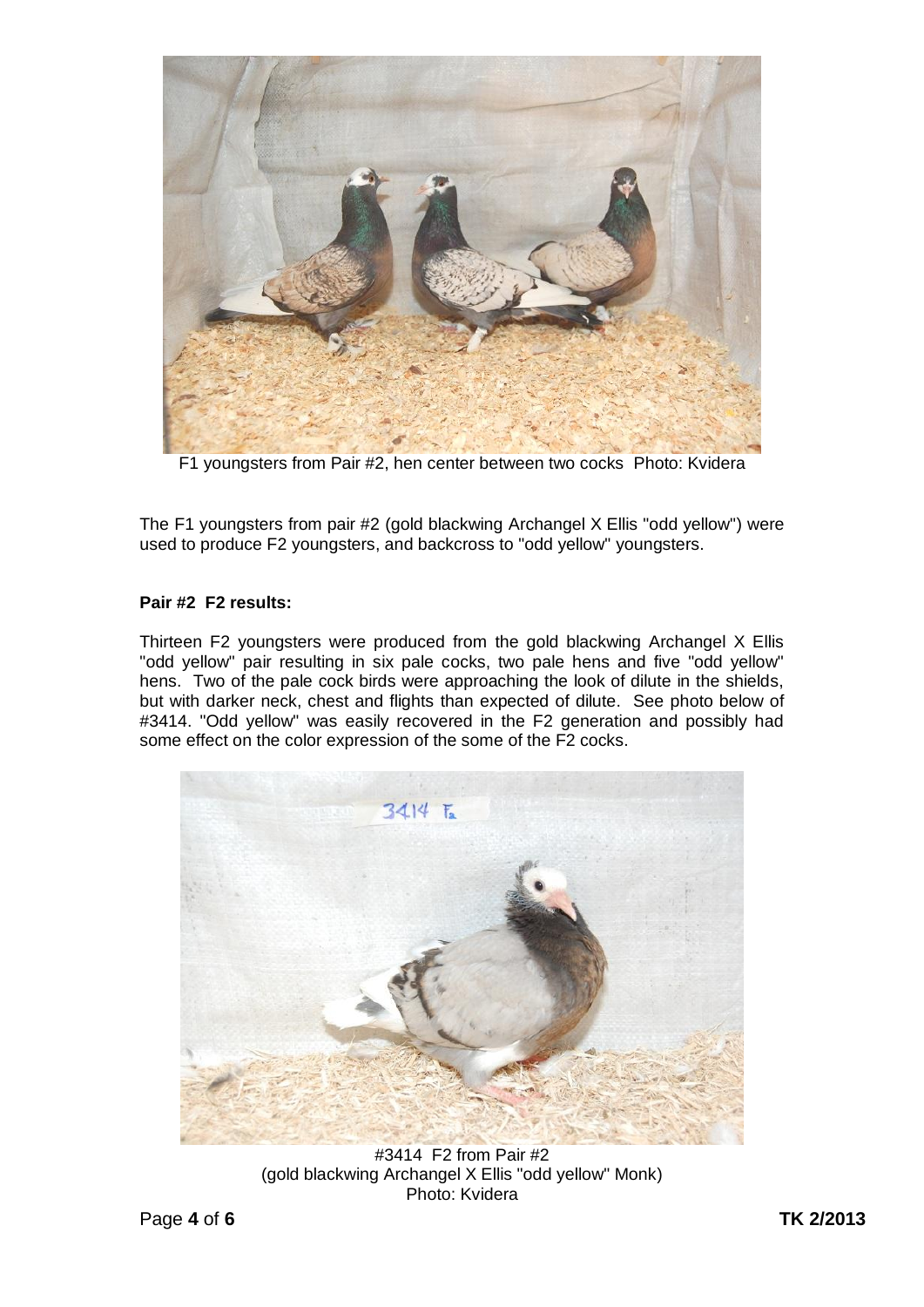## **Pair #2 backcross results:**

A cock F1 was paired to his Ellis "odd yellow" mother and produced eight youngsters. These were two pale cocks, three "odd yellow" cocks, one pale hen and two "odd yellow" hens. One of the non-"odd yellow" young cocks appeared to be much lighter than other pale cocks, even lighter than those mentioned above from the F2 results. See photo below of #3288. Why is #3288 so much lighter than #3414? My assumption is that the F2's most likely have a good representation of the color enhancing modifiers of the Archangel genome, while the backcross to the Ellis Monk depleted them.



#3288 backcross of F1 (gold blackwing Archangel X Ellis "odd yellow" Monk) onto Ellis "odd yellow" Monk Photo: Kvidera

In 2011, Ellis "odd yellow" was paired to dilute blue (silver) Flying Tipplers. The silver cock paired to an "odd yellow" hen resulted in three silver cocks and one silver hen. An "odd yellow" cock mated to a silver hen produced only one youngster, a silver cock. Whether "odd yellow" cock to silver hen or silver cock to "odd yellow" hen the results show "odd yellow" to be an allele of dilute and recessive to it.

The results of the work with the Ellis "odd yellow" indicated that the Ellis "odd yellow" is a sex linked recessive mutant which was allelic to pale, dilute and at least allelic to, if not the same as, Barkel lemon. **But why does #3288 look to be a dilute when no dilutes were used in his portion of the project,** even in a heterozygous state?

Page **5** of **6 TK 2/2013** In 2011 #3288 was paired to a copper blackwing Archangel hen. Admittedly not the traditional wild type cross. Copper as used in the Archangel fancy is the term for gimpel bronze with no mutation, i.e. it is wild type, at the dilute locus. But with word on the street being that clean, pale blues can often be hard to identify I wanted to use the shade of hetero gimpel bronze as an aiding indicator of genotype. Young cocks from this sex-linked mating would be intense and therefore the bronze should be copper, while the pale young hens would be gold bronze. Ten youngsters were